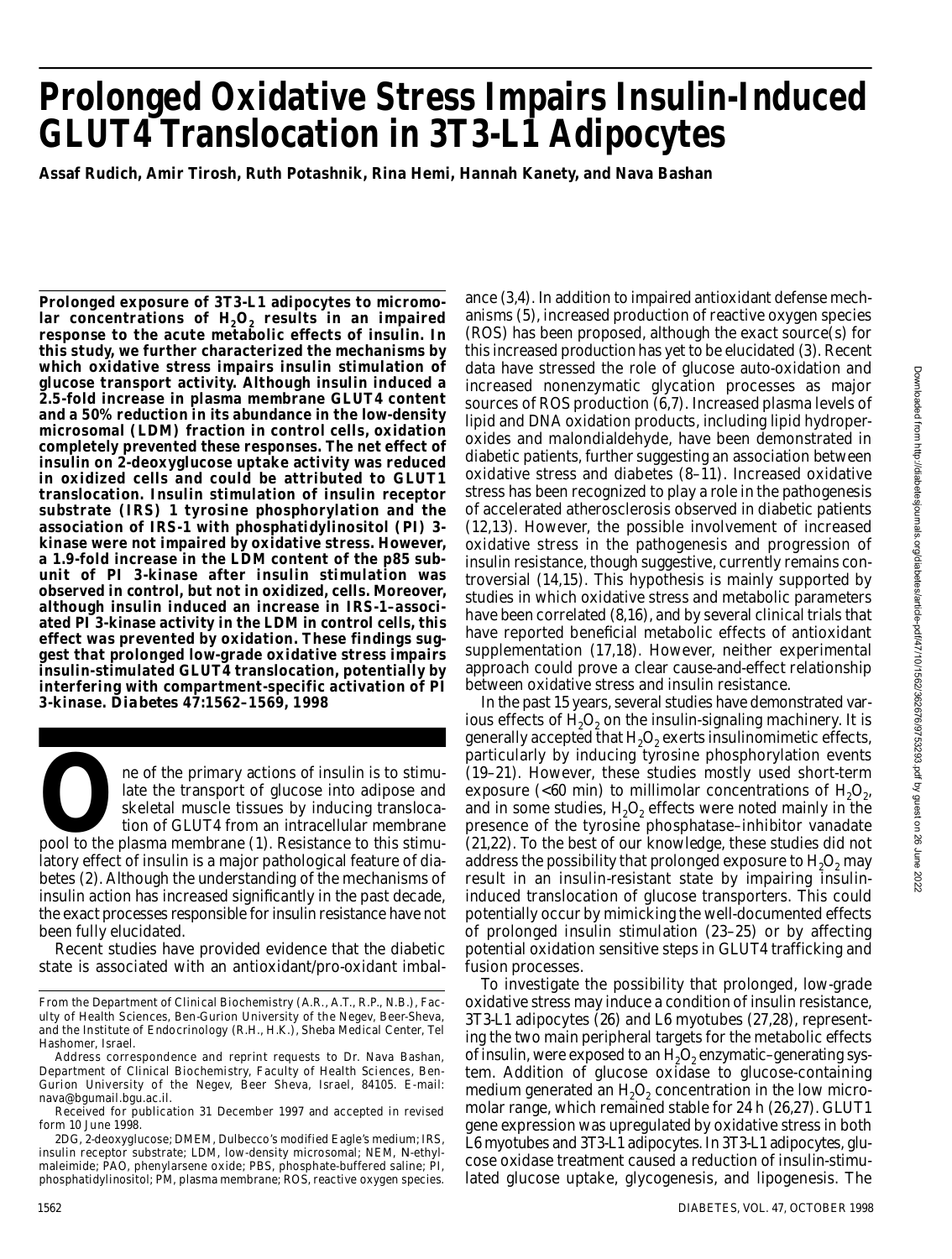present study was undertaken to investigate the cellular mechanisms underlying the impairment in insulin-stimulated glucose transport caused by prolonged exposure of 3T3-L1 adipocytes to oxidative stress. We report that in addition to a reduction in GLUT4 expression, oxidative stress selectively impairs insulin-induced GLUT4 translocation, while sparing GLUT1 translocation. The major oxidation-sensitive step under these conditions may be located distal to phosphatidylinositol (PI) 3-kinase activation through its interaction with insulin receptor substrate (IRS) 1, and may involve defective activation of PI 3-kinase activity in the low-density microsomal (LDM) fraction.

### **RESEARCH DESIGN AND METHODS**

**Chemicals.** Tissue culture medium, serum, and antibiotic solutions were obtained from Biological Industries (Beit-Haeemek, Israel). Recombinant human insulin was obtained from Novo Nordisk (Bagsvaerd, Denmark). Anti-GLUT1 antibodies were a gift from Dr. Pekala (East Carolina University, Greenville, NC). Anti-GLUT4 antibodies were obtained from Chemicon (Temecula, CA); anti–IRS-1 and anti-p85, from Upstate Biotechnology (Lake Placid, NY); anti-phosphotyrosine antibodies (PY20), from Transduction Laboratories (Lexington, KY); peroxidase conjugated anti-rabbit IgG, anti-mouse IgG, and  $\gamma$ -[<sup>32</sup>P]ATP, from Amersham Life Sciences (Buckingham, U.K.); 2-deoxy-[H]-glucose, from Nuclear Research Center-Negev (Dimona, Israel); and all other chemicals, from Sigma (St. Louis, Mo).

**Cell culture.** 3T3-L1 pre-adipocytes (American Type Culture Collection) were grown to confluence in Dulbecco's modified Eagle's medium (DMEM) containing 25 mmol/l glucose, as previously described (26). Then, 48 h after confluence cells were induced to differentiate to adipocytes by changing the medium to DMEM supplemented with 10% fetal calf serum, 5 µg/ml recombinant human insulin, 0.5 mmol/l 3-isobutylmethylxanthine, and 0.25 µmol/l dexamethasone sodium phosphate for 48–72 h. Cells were used 9–10 days after differentiation was induced when they exhibited >90% adipocyte phenotype.  $H_2O_2$  was generated by adding 25 mU/ml glucose oxidase (type 2 from Aspergillus niger; 20,000 U/g solid in non-oxygen-saturated conditions; Sigma) to serum-free DMEM supplemented with 0.5% radioimmunoassay-grade bovine serum albumin (BSA). The addition of 25 mU/ml glucose oxidase resulted in a medium  $\mathsf{H}_2\mathsf{O}_2$  concentration that achieved a steady state of  $7.5 \pm 0.8$  µmol after 0.5 h, as previously reported (26). After an 18-h incubation, medium glucose concentrations determined with hexokinase and glucose-6-phosphate dehydrogenase (29) were  $18.2 \pm 2.1$  and  $15.5 \pm 2.4$  mmol/l for control and glucose oxidase-treated cells, respectively.

**Hexose transport determinations.** 2-Deoxyglucose (2DG)-uptake measurements were performed as previously described (26). Assays were performed for 10 min using 50 µmol/l 2-deoxy-[3H]-glucose (1 µCi/ml). Nonspecific uptake (<10% of the total) was determined in the presence of cytochalasin B (50 µmol/l), and was subtracted from the total uptake.

**Cellular membrane preparations.** Following treatment with or without glucose oxidase, cells were rinsed three times with phosphate-buffered saline (PBS) and incubated for 20 min with or without 100 nmol/l insulin. Membrane preparations  $(4 \times 10$  cm plates per condition) were performed following the procedure described by Clancy and Czech (30). The activity of the plasma membrane (PM) marker 5'-nucleotidase (EC 3.1.3.5) was determined, as previously described (30). The specific activity (nanomole per minute per milligram of protein) of PM  $5'$ - nucleotidase for control and glucose oxidase–treated cells was 28.1  $\pm$  3.3 and 29.3  $\pm$  0.8, respectively, which reflected purification of >10-fold versus homogenate. Protein recovery of the different membrane fractions was not altered by glucose oxidase. Taken together, these results indicate that glucose oxidase treatment did not affect subcellular fractionation.

**Cell lysates and Western blots.** Cells  $(1 \times 10 \text{ cm})$  plate per condition) were rinsed three times with PBS and incubated in the absence or presence of insulin for 7 min. For preparation of lysates for phosphotyrosine immunoblots, cells were scraped into 0.6 ml ice-cold lysis buffer (1% Triton X-100, 10 mmol/l sodium pyrophosphate, 50 mmol/l NaF, 10% glycerol, 80 mmol/l ß-glycerophosphate, 2 mmol/l EDTA, 2 mmol/l EGTA, 2 mmol/l sodium vanadate, 50 mmol/l HEPES [pH 7.4], 1 mmol/l phenylmethylsulfonyl fluoride [PMSF], 1 µmol/l aprotonin, 1 µmol/l leupeptin, 1 µmol/l pepstatin A), gently shaken for 15 min at 4°C, and centrifuged (12,000g, 15 min, 4°C). The lysate was collected, protein content determined (BCA method; Pierce, Rockford, IL) and added to Laemmli buffer. Aliquots of 150 µg protein were resolved on 7.5% SDS-PAGE and subjected to Western blot, followed by quantitation by video densitometry analysis, as described (26,31).

**Immunoprecipitation and PI 3-kinase assay.** Cells were prepared as described in the above section, only that a different lysis buffer was used (50 mmol/l Tris-HCl, 1% NP-40, 0.25% sodium deoxycholate, 150 mmol/l NaCl, 1 mmol/l EGTA, 1 mmol/l sodium vanadate, 1 mmol/l NaF, 1 mmol/l PMSF, 1 µmol/l aprotonin, 1 µmol/l leupeptin, 1 µmol/l pepstatin A). For immunoprecipitation, 1 mg protein of cell lysate or 0.1 mg protein of LDM was used, and assayed as described (31). PI 3-kinase assay was performed following the protocol described by Hadari et al. (19), using PI and  $\gamma$ -[<sup>32</sup>P] ATP as substrates followed by thin-layer chromatography.

**Statistical analysis.** Data are expressed as means ± SE. Each treatment was compared with controls, and statistical significance between two groups was evaluated using Student's *t* test. One-way analysis of variance (ANOVA) was used for the data presented in Fig. 4, with post-hoc multiple comparison by a Bonferroni test. The criterion for significance was set at *P* < 0.05.

#### **RESULTS**

### **Oxidative stress impairs insulin-stimulated translocation of GLUT4 but not GLUT1 to the plasma membrane.**

In previous studies, we demonstrated that exposure of 3T3- L1 adipocytes to prolonged, low-grade oxidative stress results in impaired response to the metabolic effects of  $\phi$ insulin. Following an 18-h exposure to micromolar concentrations of  ${\sf H}_2{\sf O}_2$ , produced by adding glucose oxidase to the culture medium, a 3.5-fold increase in basal glucose transport  $\frac{a}{5}$ activity was observed, associated with the reduced ability of  $\frac{3}{2}$ insulin to increase glucose transport above basal levels. In  $\frac{1}{3}$ addition, protein and mRNA levels of GLUT1 were increased  $\frac{5}{8}$ ~3.5-fold, whereas those of GLUT4 were reduced by 45% after glucose oxidase treatment (26).

To investigate the effect of prolonged oxidative stress on **a** glucose transporter translocation, control and glucose oxidase–treated cells were rinsed, stimulated with insulin for 20 min, and subjected to subcellular fractionation. GLUT4 and GLUT1 proteins in the PM and LDM fractions were identified  $\frac{8}{3}$ using specific antibodies. Quantitation of four independent  $\frac{5}{8}$ experiments is depicted in Fig. 1 (*right*). Although in control  $\frac{8}{3}$ cells insulin induced a 255  $\pm$  35% increase in PM GLUT4 and  $\ddot{z}$ a 55  $\pm$  1% reduction in LDM GLUT4 (Fig. 1*A*), in glucose oxi- $\frac{3}{2}$ dase–treated cells it induced neither a significant increase in  $\frac{8}{5}$ PM GLUT4 nor a reduction in LDM GLUT4. These findings indicated that oxidative stress inhibited insulin-stimulated  $\frac{3}{2}$ GLUT4 translocation. In contrast, insulin-induced GLUT1  $\frac{3}{62}$ translocation from the LDM to the PM was not impaired by  $\frac{8}{9}$ glucose oxidase treatment (Fig. 1*B*). The increased total membrane GLUT1 content after prolonged oxidative stress $\frac{8}{9}$ (26) was reflected in both LDM and PM fractions, suggesting that GLUT1 transporters synthesized in response to oxidative  $\frac{1}{3}$ stress displayed normal cellular distribution. After insulin<sup>2</sup> stimulation, both control and glucose oxidase-treated cells  $\frac{2}{3}$ exhibited a 170% increase in PM content and a 70% reduction in GLUT1 protein in LDM, consistent with translocation of <sup>8</sup> GLUT1 protein to the PM. Taken together, these data suggest that oxidative stress may selectively impair insulin-stimulated GLUT4 translocation but not affect the translocation of GLUT1 to the PM. Downloaded from http://diabetesjournals.org/diabetes/article-pdf/47/10/1562/362676/9753293.pdf by guest on 26 June 2022

**Decreased GLUT4 expression after oxidation is independent of the increase in GLUT1 content.** To further determine the respective roles of GLUT1 and GLUT4 in regulating glucose transport activity after oxidative stress, the increase in GLUT1 protein content observed after oxidation was prevented using the protein synthesis inhibitor cycloheximide. As seen in Fig. 2*A*, in control cells treated for 18 h with 5 µg/ml cycloheximide (Fig. 2*A*, *upper blot*, *lane 3*) , total membrane GLUT1 protein content was significantly reduced compared with untreated cells (Fig. 2*A*, *upper blot*, *lane 1*). Total membrane GLUT4 protein content was not significantly affected by cycloheximide in control cells (Fig.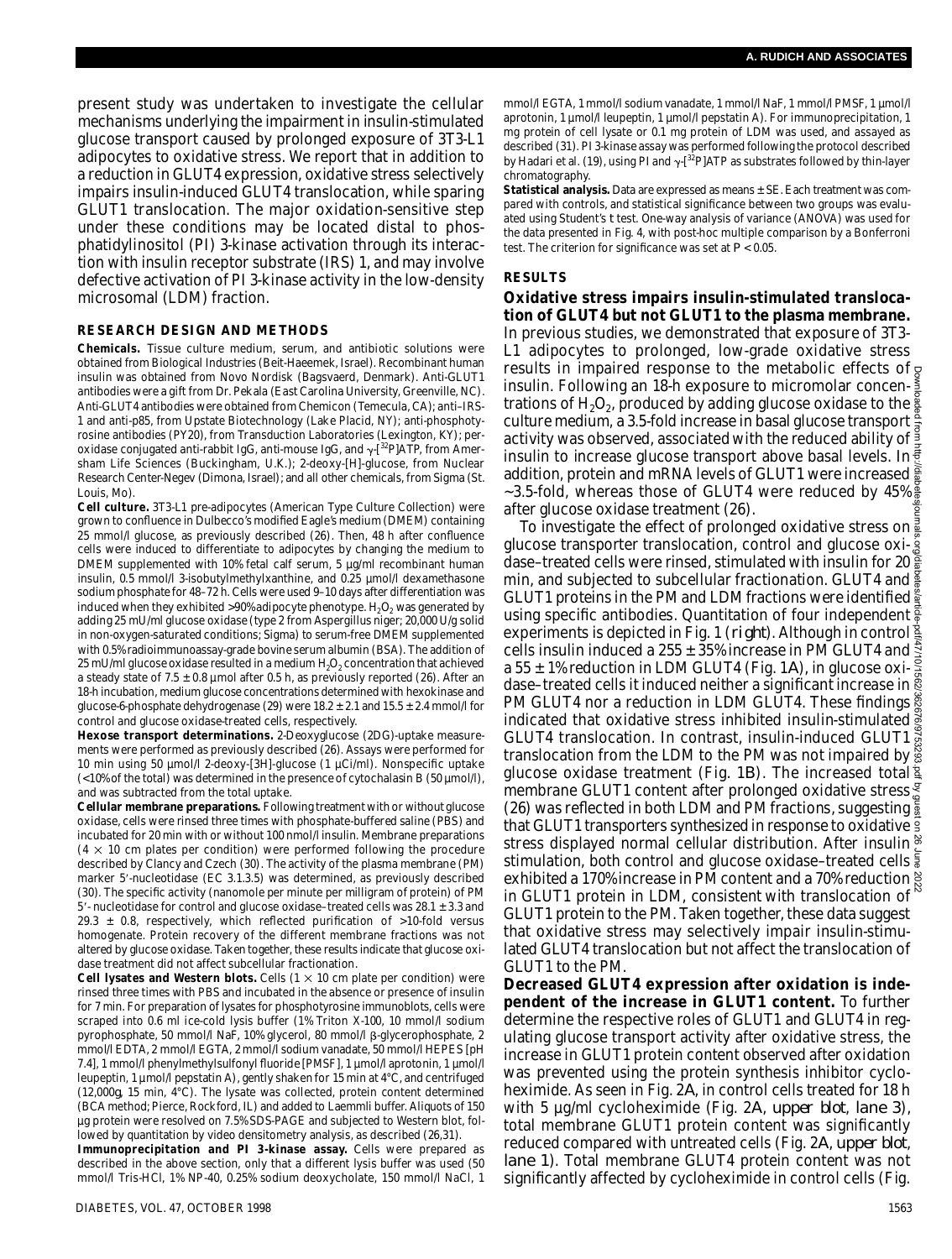

**FIG. 1. Oxidative stress impairs GLUT4 but not GLUT1 insulin-stimulated translocation to the PM. Differentiated 3T3-L1 adipocytes were rinsed three times with PBS and incubated for 18 h without (control cells; C) or with 25 mU/ml glucose oxidase (GO) added to DMEM supplemented with 0.5% radioimmunoassay-grade BSA. Cells were then rinsed again with PBS, and further incubated for an additional 20 min with serumfree medium with or without 100 nmol/l insulin. Subcellular fractionation was performed, followed by Western blot analysis using anti-GLUT4** antibodies (A) or anti-GLUT1 antibodies (B), as described in METHODS. Blots represent four independent experiments. Video densitometry analy**ses of four independent experiments are presented in right panels. Results (means ± SE) were normalized by arbitrarily setting the densitometry of each membrane fraction in the absence of insulin to 1.0. \****P* **< 0.01 vs. fold increase by insulin in the respective membrane fraction of control cells.**

2*A*, *lower blot*, *lane 3* vs. *lane 1*). These results were consistent with the differences in protein half-life reported for the two transporters isoforms in 3T3-L1 adipocytes (19 and 50 h for GLUT1 and GLUT4, respectively) (32). Treatment of the cells for 18 h with glucose oxidase increased GLUT1 protein content as compared with non-oxidized cells (Fig. 2*A*, *lane 2* vs. *lane 1*, respectively). However, in cycloheximide-treated cells, this effect of oxidation was completely prevented (Fig. 2*A*, *upper blot*, *lane 4* vs. *lane 3*). In contrast, the reduction in GLUT4 protein content induced by oxidation was not prevented by cycloheximide (Fig. 2*A*, *lower blot*), suggesting that this process does not require de novo protein synthesis. **The insulin-stimulated glucose transport activity in oxidized cells is dependent on increased GLUT1 expression.** Cells exposed to glucose oxidase exhibited an increase in basal 2DG transport activity, whereas after acute insulin stimulation, transport activity was not significantly affected by oxidation (Fig. 2*B*, *left panel*). In cycloheximidetreated cells, GLUT1 protein content was markedly reduced (Fig. 2*A*, *upper blot*), but basal glucose transport activity was not inhibited. This was probably due to a cycloheximide-

induced increase in intrinsic activity of the glucose transporters, as previously suggested (33). Under these conditions, the increase in basal 2DG uptake induced by oxidation was inhibited, and insulin-stimulated glucose transport activity was reduced from 315  $\pm$  26 to 188  $\pm$  13 pmol 2DG  $\cdot$  mg<sup>-1</sup> protein  $\cdot$  min<sup>-1</sup> in nonoxidized and oxidized cells, respectively (*P* = 0.05) (Fig. 2*B*, *right panel*). These data suggest that the normal glucose uptake activity in the presence of insulin observed in oxidized cells is dependent on the increase in GLUT1 content and its preserved ability to translocate to the PM (as shown in Fig. 1).

**E ffect of prolonged oxidative stress on components of the insulin-signaling cascade.** Insulin-stimulated translocation of glucose transporters to the PM is dependent on an intact signaling cascade, including increased phosphorylation on tyrosine residues of the IRS family members and PI 3 kinase activation through its interaction with phosphorylated IRS proteins. To investigate which step(s) in this cascade may be perturbed by prolonged oxidative stress, resulting in the observed defect in GLUT4 translocation to the PM, protein tyrosine phosphorylation in total cell lysates as well as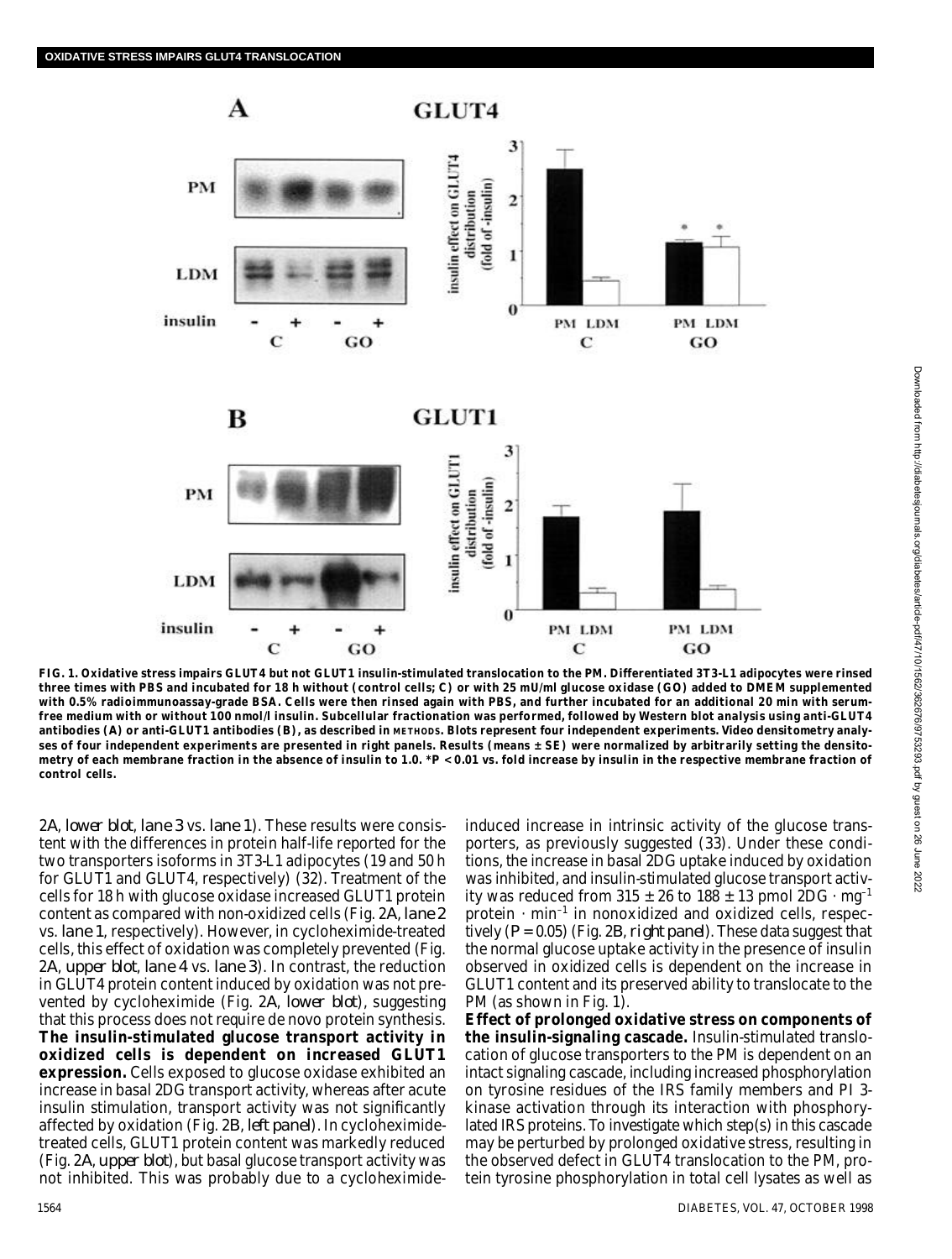



**FIG. 2. Decreased GLUT4 expression after oxidation is independent of both the increase in GLUT1 expression and the associated increase in glucose flux into the cells. Cells were incubated without (control) or with 25 mU/ml glucose oxidase (GO) for 18 h in the presence or absence of 5 µg/ml cycloheximide (CHX), a protein synthesis inhibitor. Protein recovery and MTT tetrazolium tests revealed intact viability of the cells.** *A***: Cells were rinsed three times and total membranes were isolated followed by Western blot analysis using anti-GLUT1 or anti-GLUT4 antibodies. Shown is a blot representing three independent experiments yielding similar results.** *B***: Following treatment, cells were rinsed three times and exposed to fresh medium without ( ) or with ( ) 100 nmol/l insulin for an additional 20 min, after which 2DG uptake was measured. Results are means ± SE of four independent experiments, each performed in duplicate. \****P* **= 0.001 vs. control in the absence of insulin; †***P* **= 0.05 vs. CHX-treated control cells in the presence of insulin.**

IRS-1 interaction with PI 3-kinase was evaluated (Fig. 3). Oxidative stress produced by glucose oxidase (for 15 min, 2 h, or 18 h) did not cause an increase in the total cellular tyrosine phosphorylation state, the phosphorylation of the insulin receptor  $\beta$  subunit, or IRS-1 (Fig. 3A). These findings suggest that the micromolar concentrations of  $H_2O_2$  used in this system did not produce detectable insulinomimetic effects. The nature or significance of the time-dependent reduction in tyrosine phosphate content of constitutively tyrosine-phosphorylated ~130-kDa protein(s) (Fig. 3*A*) is currently not clear. Insulin stimulation of control and glucose oxidase–treated cells resulted in increased tyrosine phosphorylation of both IRS-1 and the  $\beta$ -subunit of the insulin receptor (Fig. 3*B* and *C*). To evaluate the ability of insulin to induce activation of PI 3-kinase through its interaction with IRS-1, IRS-1 was immunoprecipitated and the amount of p85 regulatory subunit of PI 3-kinase as well as PI 3-kinase activity was assessed in the immunoprecipitate. As depicted in Fig. 3*C*

(*lower blot*), insulin increased the amount of p85 co-precipitable with IRS-1 to the same extent in oxidized as in control cells. In accordance with this, IRS-1–associated PI 3-kinase activity was increased by insulin in glucose oxidase–treated cells to a similar extent as in control cells (Fig. 3*D*). These data support intact insulin-stimulated tyrosine phosphorylation and PI 3-kinase activation in oxidized cells. Thus prolonged oxidative stress seems to impair insulin-stimulated GLUT4 translocation at stages that are distal to the activation of PI 3-kinase through its interaction with IRS-1.

**Activation of glucose transport by osmotic shock is not altered by oxidative stress.** Osmotic shock has recently been reported to increase glucose transport activity by inducing GLUT4 translocation through mechanisms independent of the insulin receptor–IRS-1–PI 3-kinase cascade (34). The existence of *N*-ethylmaleimide (NEM)–sensitive proteins within GLUT4-containing vesicles (35) suggests possible oxidation-sensitive steps in GLUT4 vesicular trafficking,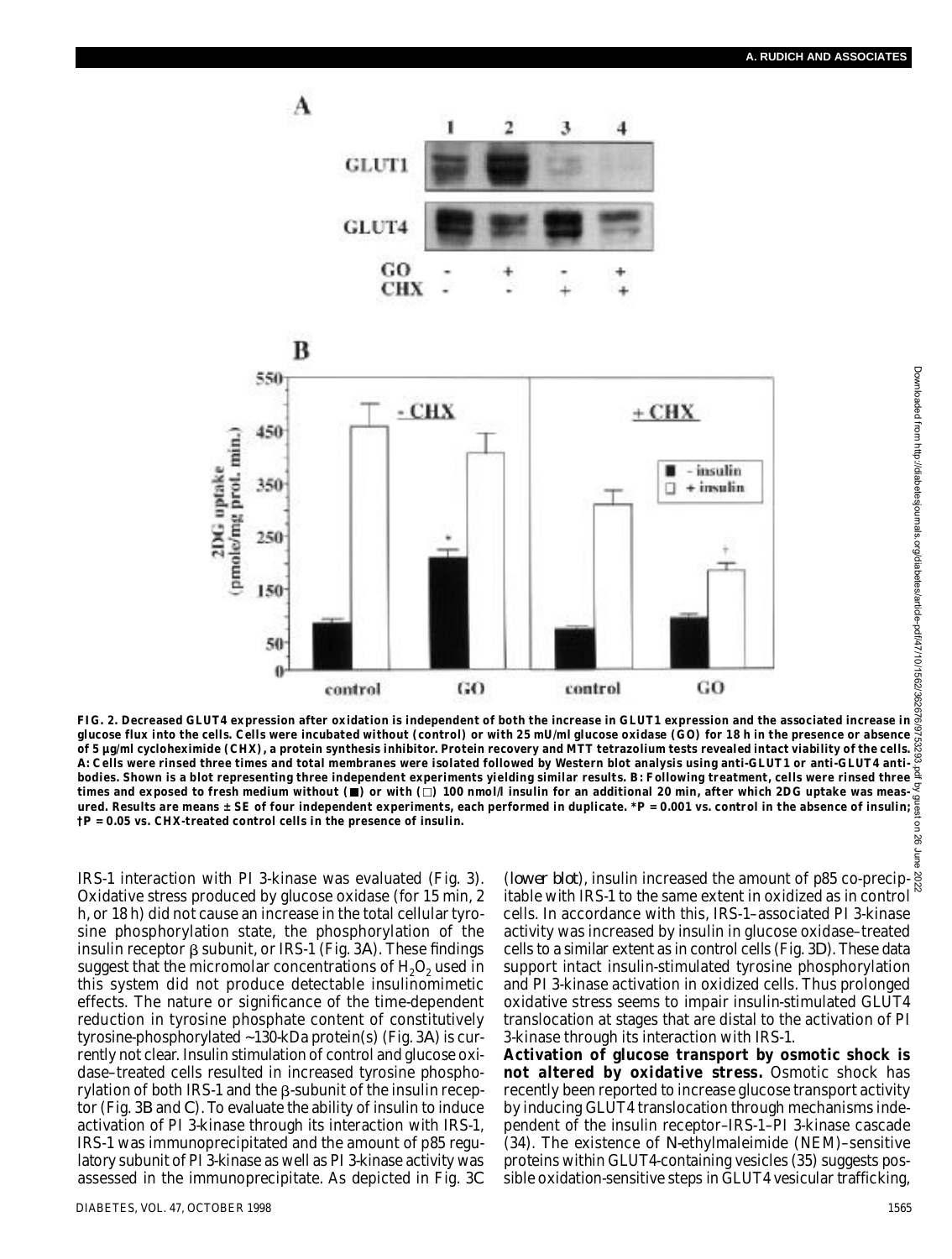

**FIG. 3. Effect of prolonged oxidative stress on components of the insulin-signaling cascade. Cells were treated without (control; C) or with glucose oxidase (GO) for 15 min, 2 h, or 18 h, then rinsed and further incubated in fresh medium with or without insulin for 7 min. Cell lysates** Were prepared as described in METHODS, after which total cell lysates (150 µg/lane) were subjected to Western blot analysis using anti-phos**photyrosine (anti P-Tyr) antibodies (***A* **and** *B***).** *C***: Immunoprecipitation (1 mg cells lysate protein) using anti–IRS-1 antibodies was performed, after which immunoprecipitates were subjected to Western blot analysis using anti-phosphotyrosine or anti-p85 antibodies.** *D***: PI 3** kinase activity in IRS-1 immunoprecipitates was measured as described in METHODS. Blots are representative of three to five independent exper**iments with similar results. IB, immunoblot; IP, immunoprecipitation; IR, insulin receptor; PIP, phosphatidylinositol phosphate.**

docking, or fusion with the PM. To assess the potential involvement of these processes in the effects of oxidative stress on GLUT4 translocation, the response of glucose uptake in control and glucose oxidase–treated cells to 600 mmol/l sorbitol for 30 min was evaluated. As demonstrated in Fig. 4A (left), in non-oxidized cells, osmotic shock increased 2DG uptake activity by ~50% of the value obtained with insulin. Following oxidation, the response to osmotic shock was additive to the increased basal 2DG uptake activity. Thus, although the net insulin effect was significantly reduced after oxidation, the net sorbitol effect was preserved in oxidized cells as compared with non-oxidized cells (Fig. 4*B*). This finding may suggest that GLUT4 vesicular trafficking and fusion events are probably not major targets for the oxidative stress produced by glucose oxidase. Hence the step(s) in insulin-mediated GLUT4 translocation that is sensitive to the oxidative stress condition used may be distal to the PI 3-kinase interaction with IRS-1, but proximal to GLUT4 vesicular trafficking-fusion processes.

**Oxidative stress impairs insulin-induced increase in LDM PI 3-kinase content and activity.** Recently it has been suggested that insulin-induced activation of PI 3-kinase is characterized by increased activity of this enzyme in PM, cytosolic, and LDM fractions (36,37). Furthermore, it has been suggested that PI 3-kinase translocation to and/or acti-

vation in the LDM fraction is a necessary step in insulinmediated GLUT4 vesicular trafficking (37–39). Fig. 5*A* demonstrates the content of p85 in LDM and PM preparations from control and glucose oxidase–treated cells. In control cells, an increase in LDM p85 content after insulin stimulation was observed. Quantitation of three independent experiments revealed a 188  $\pm$  16% increase, which is consistent with recent observations (36,37). Following prolonged oxidative stress, the amount of p85 recruited to the LDM by insulin was  $52.0 \pm 3.5\%$  of the value obtained in insulin-treated control cells (*P* < 0.05). To evaluate whether this finding was associated with a parallel reduction in PI 3-kinase activity in the LDM, IRS-1 was immunoprecipitated from LDM and a PI 3 kinase assay was performed (Fig. 5*B*). Although insulin induced a significant increase in phosphate incorporation into PI in control cell LDM, no similar effect could be observed in glucose oxidase–treated cells. These results may suggest that although total IRS-1–associated PI 3-kinase activation by insulin is normal after oxidation (Fig. 3*C* and *D*), it is impaired in the LDM fraction.

### **DISCUSSION**

In this study, we demonstrated that insulin-stimulated GLUT4 translocation to the plasma membrane is impaired after 18-h exposure of 3T3-L1 adipocytes to micromolar concentrations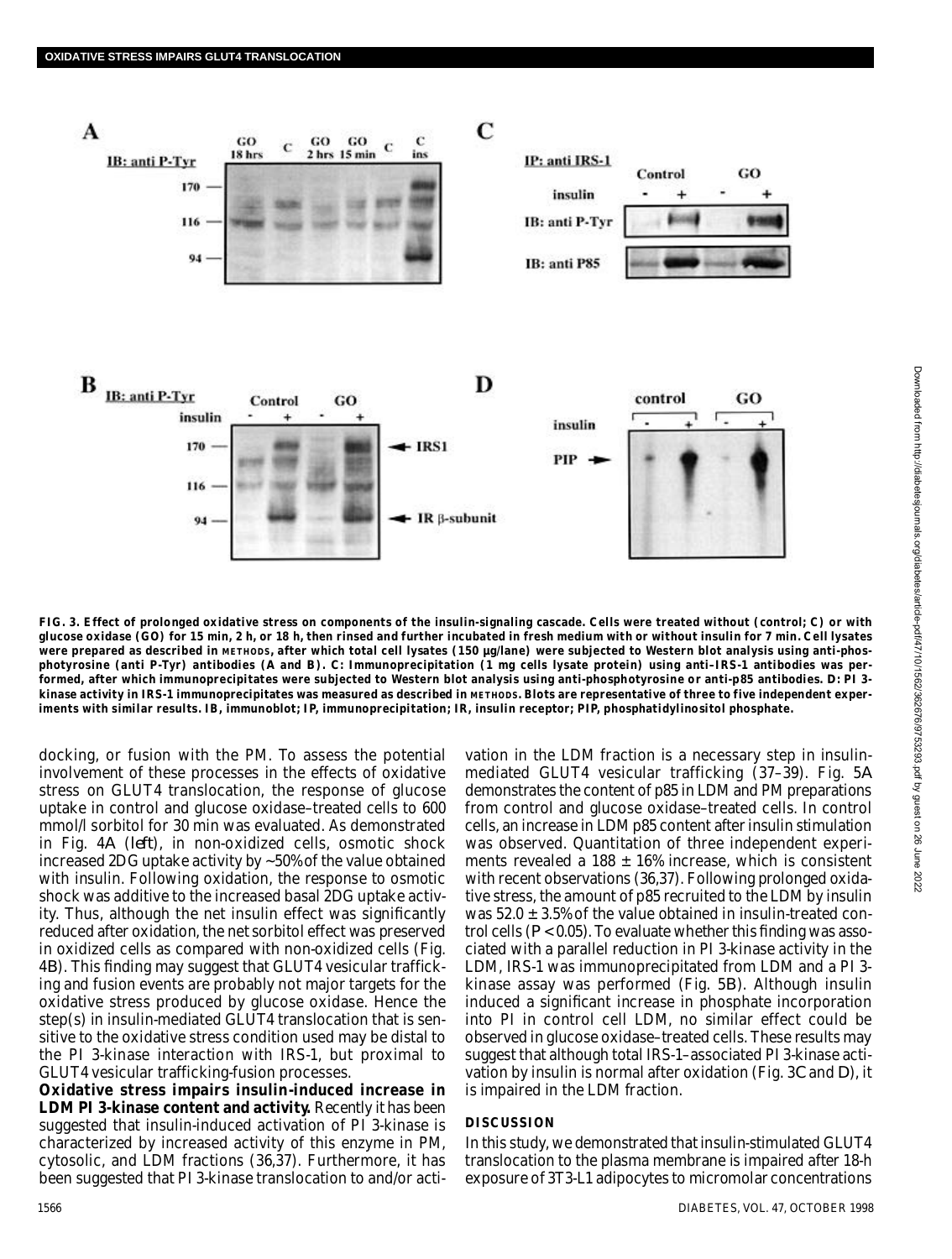





|         | net insulin<br>effect | and partited<br>effect<br>(pacole 2DG/rag prot. min.) |
|---------|-----------------------|-------------------------------------------------------|
| Control | $315.6 \pm 13.3$      | 153.0 ± 8.3                                           |
| GÓ      | 20L3 ± 24.1           | 159.5 ± 17.5                                          |
| P v     | 0.0001                | 1,331                                                 |

**FIG. 4. Insulin and sorbitol stimulation of glucose transport activity in** 3T3-L1 adipocytes exposed to prolonged oxidative stress. A: Differ**entiated 3T3-L1 adipocytes were exposed for 18 h to serum free medium without (Control) or with 25 mU/ml glucose oxidase (GO), then rinsed three times and exposed to fresh medium in the absence ( ) or presence of 100 nmol/l insulin (** $\Box$ **) or 600 mmol/l sorbitol (** $\boxtimes$ **) for an additional 20 and 30 min, respectively. Subsequently, 2DG uptake was** measured as described in METHODS.  $\vec{B}$ : Net insulin or sorbitol effects **were calculated as the difference between 2DG uptake after insulin or sorbitol stimulation and basal uptake activity, respectively. Values are means ± SE of five independent experiments, and expressed in picomoles per milligram of protein per minute. \****P* **= 0.0001 vs. controls in the absence of insulin; †***P* **= 0.0005 vs. sorbitol-treated control cells. In addition, one-way ANOVA of the six values presented in** *A* **and the four values in** *B* **yielded** *P* **< 0.0001.**

of  $H_2O_2$ . This effect may have been due to an oxidation-sensitive step(s) anywhere within the insulin-signaling cascade and GLUT4 translocation machinery. Various studies have suggested numerous potential oxidation-sensitive steps within this system by assessing the effects of direct exposure to  $H_2O_2$  or sulfhydryl reagents such as NEM and phenylarsene oxide (PAO). These studies yielded contradictory results. Although insulinomimetic effects of  $H_2O_2$  and PAO have been reported by some  $(21,40,41)$ , others have observed inhibition of insulin actions by PAO (42–44). These discrepancies can be at least partly explained by the differences in the experimental models used and in concentrations of reagents. In the present study, we demonstrated that  $H_2O_2$  concentrations produced by 25 mU/ml glucose oxidase had no detectable insulinomimetic effect up to the activation of PI 3-kinase (Fig. 3). In addition, prolonged oxidation did not interfere with insulininduced tyrosine phosphorylation of the insulin receptor and IRS-1, as well as the activation of IRS-1–associated PI 3-kinase

activity. Hence oxidation appears to affect a step(s) distal to the activation of PI 3-kinase by IRS-1, implying that the effect of oxidative stress is distinct from that reported for prolonged exposure of 3T3-L1 adipocytes to insulin (23). Recently some of the proteins shown to participate in cellular vesicular trafficking and fusion processes have been suggested to be NEM sensitive (the SNARE hypothesis) (35, 45–47). The presence of these proteins in GLUT4-containing vesicles may provide an explanation for the impaired GLUT4 translocation described. However, the fact that sorbitol-induced increase in 2DG uptake was not impaired after glucose oxidase (Fig. 4) may suggest that GLUT4 trafficking and fusion mechanisms are probably not major targets for the effect of oxidative stress in this experimental model. An alternative explanation is that sorbitol and insulin, which induce GLUT4 translocation through distinct signaling cascades (34), may cause the mobilization of GLUT4 from two different vesicular storage com- $\frac{1}{5}$ partments (48).

In the 3T3-L1 adipocytes model, increased PI 3-kinase activity in the LDM was described after acute insulin but not after  $\frac{3}{2}$ <br>platelet derived areas that for the fact the state insulin but not after  $\frac{3}{2}$ platelet-derived growth factor (36-38). It has been further suggested that LDM PI 3-kinase plays a critical role in insulin's  $\frac{5}{9}$ ability to induce GLUT4 translocation (36,37), perhaps by its interaction with GLUT4-containing vesicles (38). The insulininduced increase in the LDM content of the PI 3-kinase regu- $\frac{3}{2}$ latory unit p85 as well as in PI 3-kinase activity in this fraction g was impaired after glucose oxidase treatment (Fig. 5), sug- $\frac{8}{9}$ gesting that although PI 3-kinase was activated by insulin in oxidized cells, its compartment-specific activation was disrupted by prolonged oxidative stress. An interaction of p85 $\frac{2}{9}$ with cytoskeleton and cytoskeleton–associated proteins (e.g., focal adhesion kinase) has been reported to play a role in PI 3-kinase cellular redistribution (49–51). Whether any of these  $\bar{\bar{\mathbb{R}}}$ interactions are influenced in 3T3-L1 adipocytes by exposure to glucose oxidase and are related to the observed defect in GLUT4 translocation remains to be evaluated. Downloaded from http://diabetesjournals.org/diabetes/article-pdf/47/10/1562/362676/9753293.pdf by guest on 26 June 2022

Although insulin-induced GLUT4 translocation was impaired by oxidative stress, our data suggest that GLUT1 translocation still occurred (Fig. 1) and resulted in insulin-stim-  $\frac{2}{3}$ ulated glucose transport activity comparable with that of nonoxidized cells (Figs. 2 and 4). This is consistent with the notion that GLUT1 and GLUT4, or at least a certain percent- $\frac{2}{3}$ age of them, may be located within the cell in separate compartments (47,52). Although increasing data suggest that  $\frac{2}{3}$ GLUT4-containing vesicles are a specific vesicular subpopulation, GLUT1 may be more closely associated with the recycling endosomal compartment (53,54). This may explain the differences in trafficking kinetics and regulation (55), and hence the effect of oxidative stress on GLUT4 but not GLUT1 function. Reduced insulin-stimulated glucose transport activity occurs when GLUT1 upregulation is prevented (Fig. 2*B*) , further emphasizing that GLUT1 compensates for defective GLUT4 translocation. In addition, it suggests that the defective GLUT4 function is not a consequence of the increased basal glucose flux to the cells (glucose toxic effect), but rather represents a direct and independent result of prolonged oxidative stress. In obese nondiabetic subjects and in nondiabetic firstdegree relatives of NIDDM patients, impaired glucose transport activity in muscles and adipose tissue has been described (2). This is also consistent with the notion that abnormal GLUT4 expression and function may precede hyperglycemia, and thus are not solely a consequence of glucose toxicity.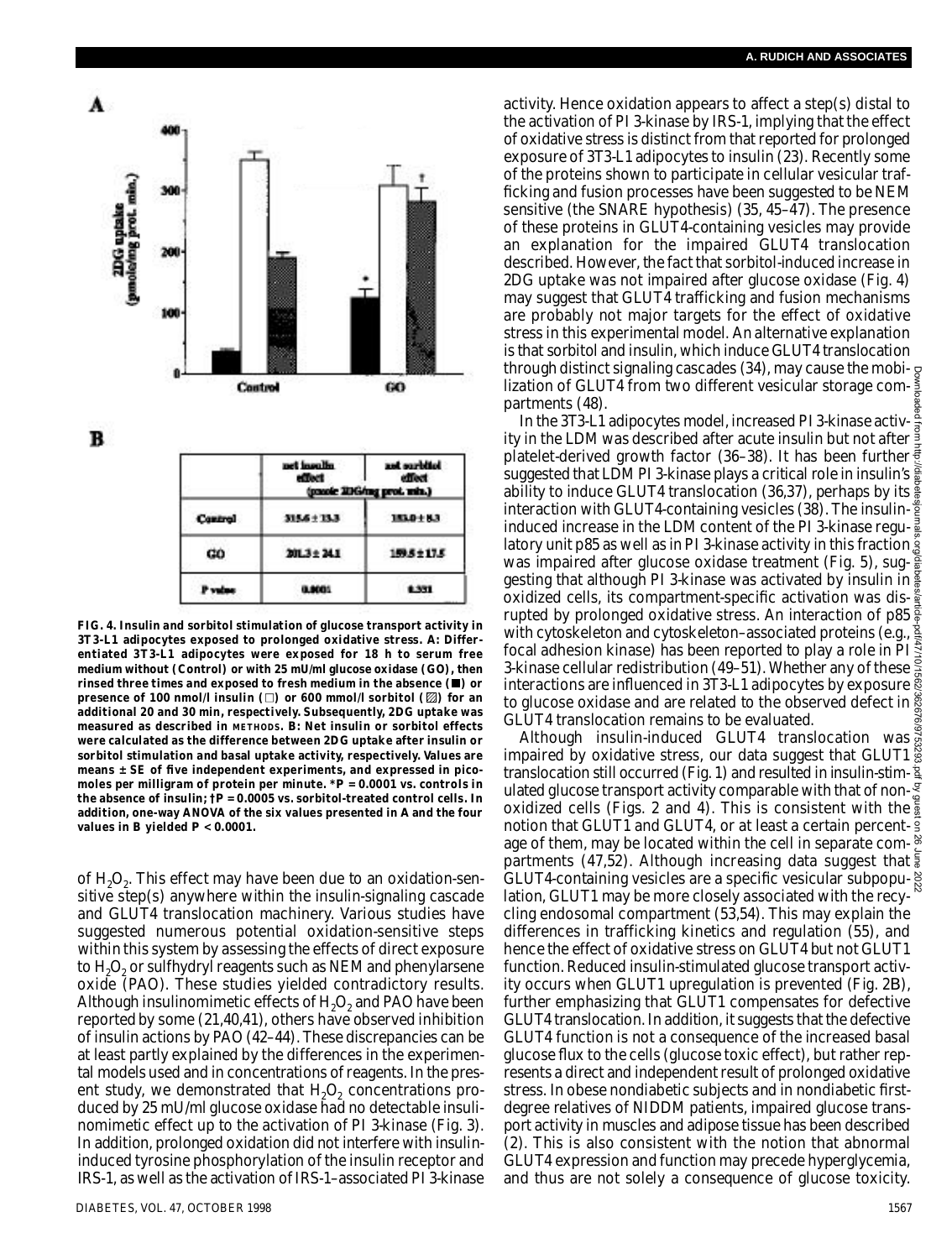# A

## B





**FIG. 5. Oxidative stress impairs insulin-induced activation of PI 3-kinase in the LDM. Cells were treated and subjected to subcellular fractionation** as described in the legend for Fig. 1. A: PM and LDM fractions were immunoblotted with anti-p85 antibodies, as described in METHODS. Blots **represent three independent experiments yielding similar results.** *B***: LDM protein (0.1 mg) was subjected to immunoprecipitation using anti–IRS-**1 antibodies, followed by PI 3-kinase assay and thin-layer chromatography, as described in METHODS. Quantitation was performed by video scan**ning densitometry. Results represent three independent experiments.**

Whether increased oxidative stress plays a pathogenic role in these subjects by altering GLUT4 expression and function remains to be confirmed.

In conclusion, prolonged low-grade oxidative stress results in impaired insulin-stimulated GLUT4 translocation and PI 3-kinase compartment-specific activation in 3T3-L1 adipocytes. Combined with the reduction in GLUT4 expression, this provides a potential cellular mechanism for the possible association between increased oxidative stress and reduced insulin responsiveness.

#### **A C K N O W L E D G M E N T S**

This work was supported by a grants from the S. Daniel Abraham International Center for Health and Nutrition, Ben-Gurion University of the Negev, Beer-Sheva, Israel, and The Israeli Ministry of Health.

We are indebted to Prof. Drora Fraiser for her assistance in the statistical analysis of the results, and to Dr. Ilana Harman-Boehm for critical review of the manuscript.

#### **R E F E R E N C E S**

- 1 . Flakoll P, Carlson MG, Cherrington A: Physiological action of insulin. In *D i abetes Mellitus*. LeRoith D, Taylor SI, Olefsky JM, Eds. New York, Lippincott-Raven, 1996, p. 121–132
- 2 . Abel ED, Shepherd PR, Kahn BB: Glucose transporters and pathophysiologic states. In *Diabetes Mellitus*. LeRoith D, Taylor SI, Olefsky JM, Eds. New York, Lippincott-Raven, 1996, p. 530–543
- 3 . Baynes JW: Role of oxidative stress in development of complications in diabetes. *Diabetes* 40:405-412, 1991
- 4 . Wolff SP, Jiang ZY, Hunt JV: Protein glycation and oxidative stress in diabetes mellitus and aging. *Free Radic Biol Med* 10:339–352, 1991
- 5 . Jones AF, Winkles JW, Jennings PE, Florkowski CM, Lunec J, Barnett AH: Serum antioxidant activity in diabetes mellitus. *Diabetes Res* 7:89–92, 1988
- 6 . Nourooz Zadeh J, Tajaddini Sarmadi J, McCarthy S, Betteridge DJ, Wolff SP: Elevated levels of authentic plasma hydroperoxides in NIDDM. Diabetes 44:1054–1058, 1995
- 7 . Yan SD, Schmidt AM, Anderson GM, Zhang J, Brett J, Zou YS, Pinsky D, Stern D: Enhanced cellular oxidant stress by the interaction of advanced glycation end products with their receptors/binding proteins. *J Biol Chem* 269:9889–9897, 1994
- 8 . Paolisso G, D'Amore A, Volpe C, Balbi V, Saccomanno F, Glazerano D, Giugliano D, Varricchio M, D'Onofrio F: Evidence for a relationship between oxidative stress and insulin action in non-insulin-dependent (type II) diabetic patients. *Metabolism* 43:1426-1429, 1994
- 9 . Nacitarhan S, Ozben T, Tuncer N: Serum and urine malondialdehyde levels in NIDDM patients with and without hyperlipidemia. *Free Radic Biol Med* 19:893–896, 1995
- 10. Dandona P, Thusu K, Cook S, Snyder B, Makowski J, Armstrong D, Nicotera T: Oxidative damage to DNA in diabetes mellitus. *Lancet* 347:444-445, 1996
- 11. Griesmacher A, Kindhauser M, Andert SE, Schreiner W, Toma C, Knoebl P, Prager R, Schnack C, Schernthaner G: Enhanced serum levels of thiobarbituric-acid-reactive substances in diabetes mellitus. *Am J Med* 98:469–475, 1995
- 12. Giugliano D, Ceriello A, Paolisso G: Oxidative stress and diabetic vascular complications. *Diabetes Care* 19:257–267, 1996
- 13. Schmidt AM, Hori O, Brett J, Yan SD, Wautier JL, Stern D: Cellular receptors for advanced glycation end products: implications for induction of oxidant stress and cellular dysfunction in the pathogenesis of vascular lesions. *A r t erioscler Thromb Vasc Biol* 14:1521–1528, 1994
- 14. Paolisso G, Giugliano D: Oxidative stress and insulin action: is there a relationship? *Diabetologia* 39:357-363, 1996
- 15. Cominacini L, Garbin U, Lo Cascio V: The need for a "free radical initiative" (Comment). *Diabetologia* 39:364-366, 1996
- 16. Nourooz-Zadeh J, Rahimi A, Tajaddini-Sarmadi J, Tritschler H, Rosen P, Halliwell B, Betteridge DJ: Relationship between plasma measures of oxidative stress and metabolic control in NIDDM. *Diabetologia* 40:647-653, 1997
- 17. Jacob S, Henriksen EJ, Schiemann AL, Simon I, Clancy DE, Tritschler HJ, Jung WI, Augustin HJ, Dietze GJ: Enhancement of glucose disposal in patients with type 2 diabetes by alpha-lipoic acid. *Arznei mittelforschung* 45:872–874, 1995
- 1 8 . Caballero B: Vitamin E improves the action of insulin. *Nutr Rev* 51:339–340, 1993
- 19. Hadari Y, Tzahar E, Nadiv O, Rothenberg P, Roberts CT Jr, LeRoith D, Yarden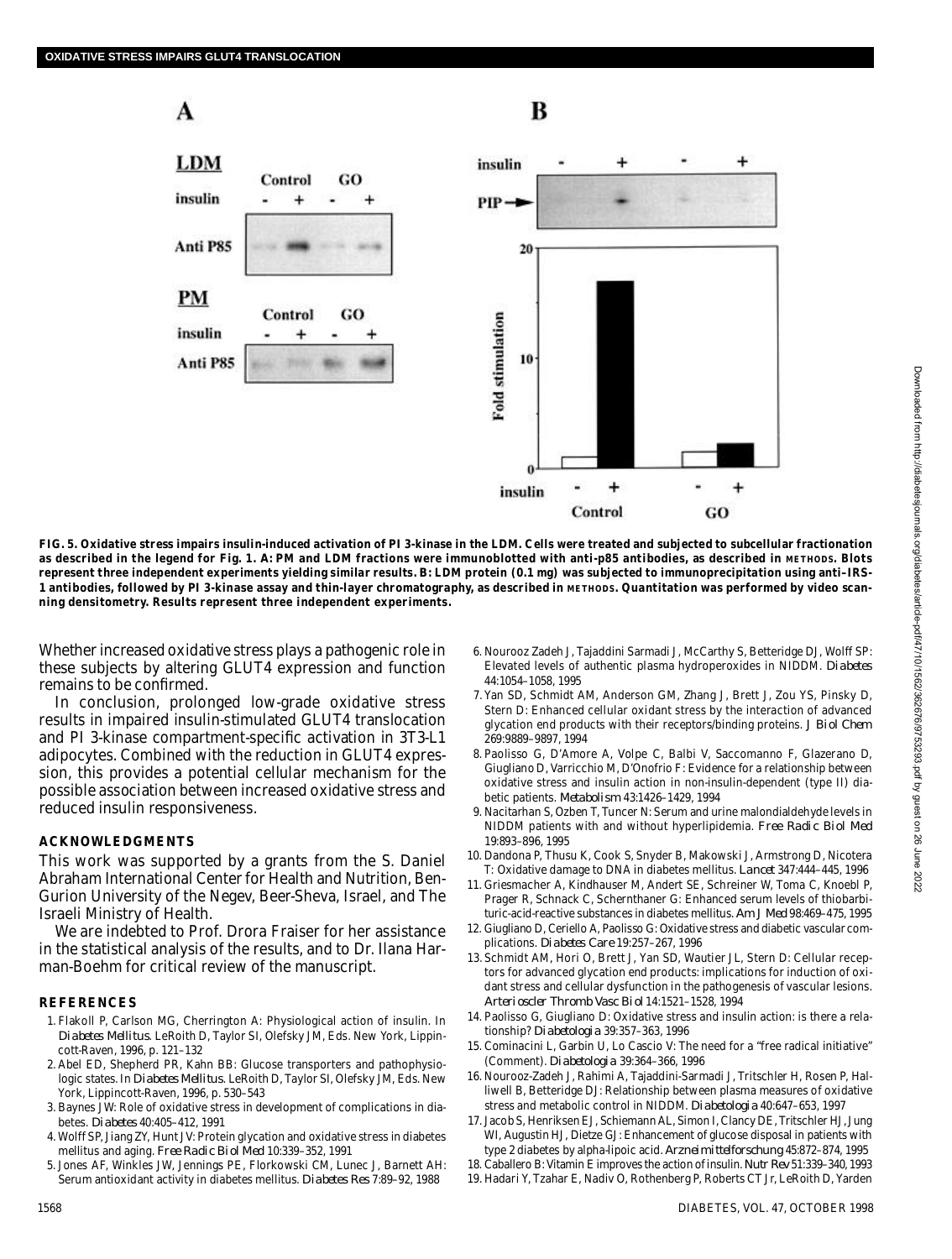Y, Zick Y: Insulin and insulinomimetic agents induce activation of phosphatidylinositol 3-kinase upon its association with pp185 (IRS-1) in intact rat livers. *J Biol Chem* 267:17483–17486, 1992

- 20. Hayes GR, Lockwood DH: Role of insulin receptor phosphorylation in the insulinomimetic effects of hydrogen peroxide. *Proc Natl Acad Sci U S A* 84:8115–8119, 1987
- 21. Heffetz D, Bushkin I, Dror R, Zick Y: The insulinomimetic agents  ${\sf H}_{\mathbf{2}}{\sf O}_{\mathbf{2}}$  and vanadate stimulate protein tyrosine phosphorylation in intact cells. *J Biol Chem* 265:2896–2902, 1990
- 22. Wilden PA, Broadway D: Combination of insulinomimetic agents  ${\sf H}_{\tiny 2} {\sf O}_{\tiny 2}$  and vanadate enhances insulin receptor mediated tyrosine phosphorylation of IRS-1 leading to IRS-1 association with the phosphatidylinositol 3-kinase. *J Cell B i o c h e m* 58:279–291, 1995
- 23. Ricort JM, Tanti JF, Van Obberghen E, Le Marchand Brustel Y: Alterations in insulin signalling pathway induced by prolonged insulin treatment of 3T3-L1 adipocytes. *Diabetologia* 38:1148-1156, 1995
- 24. Tordjman KM, Leingang KA, James DE, Mueckler MM: Differential regulation of two distinct glucose transporter species expressed in 3T3-L1 adipocytes: effect of chronic insulin and tolbutamide treatment. *Proc Natl Acad Sci U S A* 86:7761–7765, 1989
- 25. Kozka IJ, Clark AE, Holman GD: Chronic treatment with insulin selectively down-regulates cell-surface GLUT4 glucose transporters in 3T3-L1 adipocytes. *J Biol Chem* 266:11726–11731, 1991
- 26. Rudich A, Kozlovsky N, Potashnik R, Bahan N: Oxidant stress reduces insulin responsiveness in 3T3-L1 adipocytes. *Am J Physiol* 272:E935–E940, 1997
- 27. Kozlovsky N, Rudich A, Potashnik A, Bashan N: Reactive oxygen species activate glucose transport in L6 myotubes. Free Radic Biol Med 23:859-869, 1997
- 28. Kozlovsky N, Rudich A, Potashnik R, Ebina Y, Murakami T, Bashan N: Transcriptional activation of the GLUT1 gene in response to oxidative stress in L6 myotubes. *J Biol Chem* 272:33367–33372, 1997
- 2 9 . Slein MW: D-glucose: determination with hexokinase and glucose-6-phosphate dehydrogenase. In *Methods of Enzymatic Analysis*. Bergmeyer HU, Ed. New York, London, Verlag Chemie, 1965, p. 117–123
- 3 0 . Clancy BM, Czech MP: Hexose transport stimulation and membrane redistribution of glucose transporter isoforms in response to cholera toxin, dibutyryl cyclic AMP, and insulin in 3T3-L1 adipocytes. *J Biol Chem*2 6 5*:*12434–12443, 1990
- 31. Kanety H, Feinstein R, Papa MZ, Hemi R, Karasik A: Tumor necrosis factor alpha-induced phosphorylation of insulin receptor substrate-1 (IRS-1). Possible mechanism for suppression of insulin-stimulated tyrosine phosphorylation of IRS-1. *J Biol Chem* 270:23780–23784, 1995
- 32. Sargeant RJ, Paquet MR: Effect of insulin on the rates of synthesis and degradation of GLUT1 and GLUT4 glucose transporters in 3T3-L1 adipocytes. *Biochem J* 290:913–919, 1993
- 33. Clancy BM, Harrison SA, Buxton JM, Czech MP: Protein synthesis inhibitors activate glucose transport without increasing plasma membrane glucose transporters in 3T3-L1 adipocytes. *J Biol Chem* 266:10122–10130, 1991
- 3 4 . Chen D, Elmendorf JS, Olson AL, Li X, Earp HS, Pessin JE: Osmotic shock stimulates GLUT4 translocation in 3T3-L1 adipocytes by a novel kinase pathway. *J Biol Chem* 272:27401–27410, 1997
- 35. Holman GD, Kasuga M: From receptor to transporter: insulin signalling to glucose transport. *Diabetologia* 40:991-1003, 1997
- 36. Nave BT, Haigh RJ, Hayward AC, Siddle K, Shepherd PR: Compartment-specific regulation of phosphoinositide 3-kinase by platelet-derived growth factor and insulin in 3T3-L1 adipocytes. *Biochem J* 318:55–60, 1996
- 3 7 . Ricort JM, Tanti JF, Van Obberghen E, Le Marchand Brustel Y: Different effects of insulin and platelet-derived growth factor on phosphatidylinositol 3-kinase at the subcellular level in 3T3-L1 adipocytes: a possible explanation for their specific effects on glucose transport. *Eur J Biochem* 239:17-22, 1996
- 3 8 . Heller Harrison RA, Morin M, Guilherme A, Czech MP: Insulin-mediated targeting of phosphatidylinositol 3-kinase to GLUT4-containing vesicles. *J Biol C h e m* 271:10200–10204, 1996
- 39. Frevert EU, Kahn BB: Differential effects of constitutively active phosphatidylinositol 3-kinase on glucose transport, glycogen synthase activity, and DNA synthesis in 3T3-L1 adipocytes. *Mol Cell Biol* 17:190–198, 1997
- 40. Henriksen EJ, Holloszy JO: Effects of phenylarsine oxide on stimulation of glucose transport in rat skeletal muscle. *Am J Physiol* 258:C648–C653, 1990
- 4 1 . Fischer Y, Rose H, Thomas J, Deuticke B, Kammermeier H: Phenylarsine oxide and hydrogen peroxide stimulate glucose transport via different pathways in isolated cardiac myocytes. *Biochim Biophys Acta* 1153:97–104, 1993
- 4 2 . Frost SC, Lane MD: Evidence for the involvement of vicinal sulfhydryl groups in insulin-activated hexose transport by 3T3-L1 adipocytes. *J Biol Chem* 260:2646–2652, 1985
- 4 3 . Sowell MO, Robinson KA, Buse MG: Phenylarsine oxide and denervation effects on hormone-stimulated glucose transport. *Am J Physiol* 255:E159–E165, 1988
- 4 4 . Begum N: Phenyarsine oxide inhibits insulin-stimulated protein phosphatase 1 activity and GLUT4 translocation. *Am J Physiol* 267:E14–E23, 1994
- 45. Rothman JE, Warren G: Implications of the SNARE hypothesis for intracellular membrane topology and dynamics. *Curr Biol* 4:220–233, 1994
- 46. Schnitzer JE, Allard J, Oh P: NEM inhibits transcytosis, endocytosis, and a capillary permeability: implication of caveolae fusion in endothelia. *Am J P h y siol* 268:H48–H55, 1995
- 47. Rea S, James DE: Moving GLUT4: the biogenesis and trafficking of GLUT4 storage vesicles. *Diabetes* 46:1667–1677, 1997
- 48. Holman GD, Lo Leggio L, Cushman SW: Insulin-stimulated GLUT4 glucose transporter recycling: a problem in membrane protein subcellular trafficking through multiple pools. *J Biol Chem* 269:17516–17524, 1994
- 49. Chen HC, Guan JL: Stimulation of phosphatidylinositol 3'-kinase association  $\frac{\Omega}{\omega}$ with focal adhesion kinase by platelet-derived growth factor. *J Biol Chem* 269:31229–31233, 1994
- 50. Saito Y, Mori S, Yokote K, Kanzaki T, Saito Y, Morisaki N: Phosphatidylinosi- $\frac{1}{62}$ tol 3-kinase activity is required for the activation process of focal adhesion kinase by platelet-derived growth factor. *Biochem Biophys Res Commun* 224:23–26, 1996
- 51. Guinebault C, Payrastre B, Racaud Sultan C, Mazarguil H, Breton M, Mauco S G, Plantavid M, Chap H: Integrin-dependent translocation of phosphoinositide  $\frac{80}{60}$ 3-kinase to the cytoskeleton of thrombin-activated platelets involves specific interactions of p85 alpha with actin filaments and focal adhesion kinase. *J Cell B i o l* 129:831–842, 1995 Downloaded from http://diabetesjournals.org/diabetes/article-pdf/47/10/1562/362676/9753293.pdf by guest on 26 June 2022
- $\frac{BIOI}{D}$  129:00 1-042, 1770<br>5 5 . Piper RC, Hess LJ, James DE: Differential sorting of two glucose transporters  $\frac{S}{N}$ <br>52. Piper RC, Hess LJ, James ... expressed in insulin-sensitive cells. *Am J Physiol* 260:C570–C580, 1991
- $53. Zorzano A$ , Wilkinson W, Kotliar N, Thoidis G, Wadzinkski BE, Ruoho AE, Pilch  $\frac{1}{2}$ **PF: Insulin-regulated glucose uptake in rat adipocytes is mediated by two trans**porter isoforms present in at least two vesicle populations. *J Biol Chem* 264:12358–12363, 1989
- 54. Richardson JM, Balon TW, Treadway JL, Pessin JE: Differential regulation of  $\frac{1}{9}$ glucose transporter activity and expression in red and white skeletal muscle. *J Biol Chem* 266:12690–12694, 1991
- 55. Yang J, Holman GD: Comparison of GLUT4 and GLUT1 subcellular trafficking  $\frac{a}{b}$ in basal and insulin-stimulated 3T3-L1 cells. *J Biol Chem* 268:4600–4603, 1993